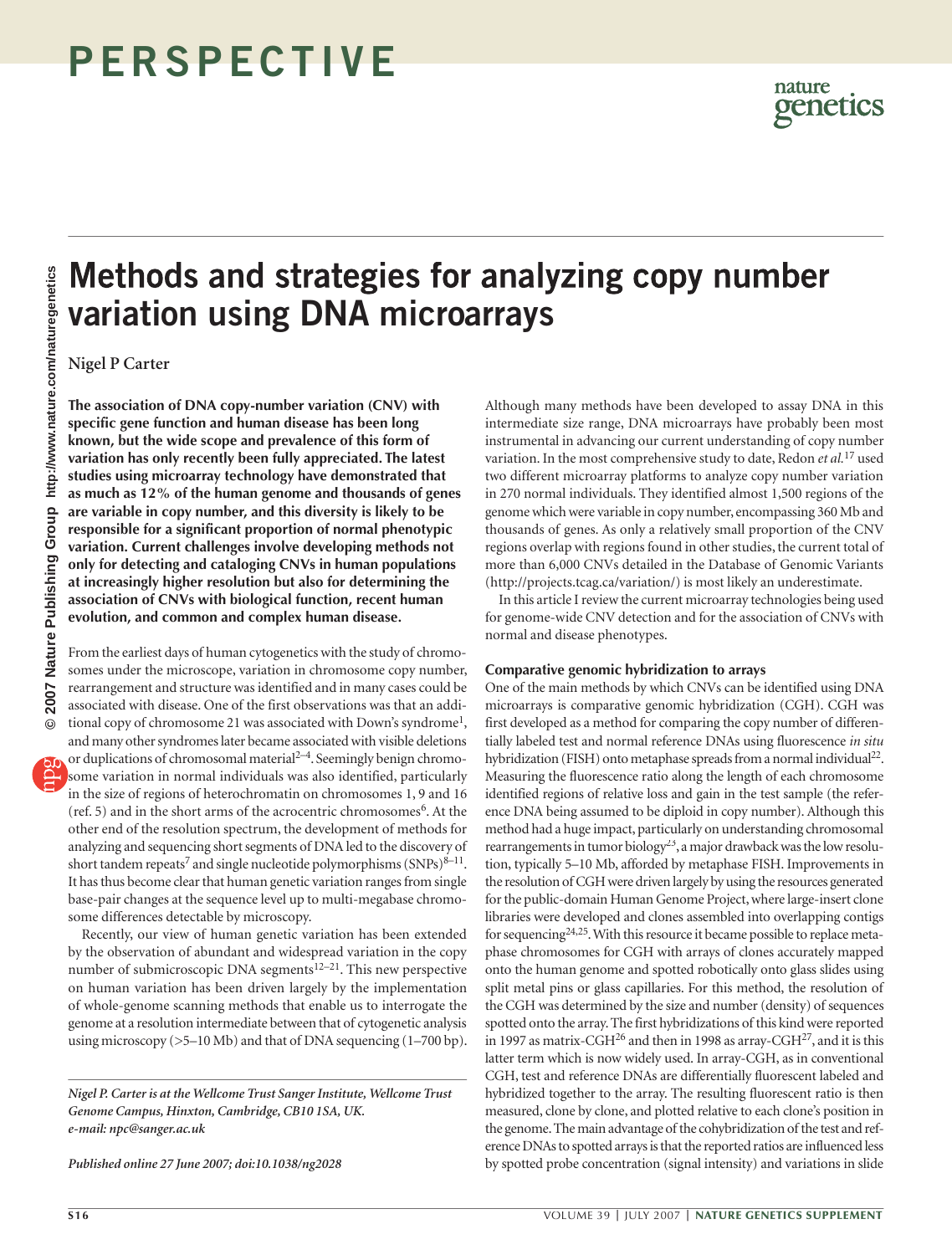

Figure 1 Array-CGH profiles of a small region of chromosome 18 for two normal DNAs. Copy-number ratio is graphed on the yaxis. (a) High-resolution NimbleGen oligonucleotide array. The red horizontal lines indicate regions of similar copy number. Numbers 1 and 2 indicate clusters of probes (CNVs) with low and high ratios, respectively. (**b**,**c**) Replicate whole-genome large-insert clone tiling path array hybridizations. Clones called as identifying CNVs are indicated by the red horizontal lines and other clones by black horizontal lines; the lengths represent the sizes of the clone inserts. Modified from a display generated in SignalMap (NimbleGen Systems).

production and processing. Array-CGH has revolutionized the study of copy-number changes in tumors and is rapidly becoming a new standard method for clinical cytogenetics.

**© 200**

The current interest in CNV was stimulated by the publication of two papers in 2004 that used array-CGH to compare the genomes of normal individuals<sup>13,18</sup>. Using standard array-CGH on commercial arrays with one BAC clone every 1 Mb across the human genome, Iafrate *et al.*<sup>13</sup> identified 255 variable regions in 55 normal individuals, and using representational oligonucleotide microarray analysis (ROMA), Sebat *et al.*<sup>18</sup> found 76 variable regions in 20 individuals. This initial demonstration of the importance of CNV in normal human variation has been confirmed and extended in several subsequent studies using array-CGH<sup>15,17,21,28</sup>.

There have been many developments in array technology over the past 7 or 8 years, and in particular there has been a significant trend toward increased numbers of features (spots) and toward shorter DNA sequences as hybridization targets, both of which have an impact on the resolution at which CNVs can be detected. The DNA sequences that have been used to construct arrays have included large-insert clones (40–200 kb in size), small insert clones (1.5–4.5 kb), cDNA clones (0.5– 2 kb), genomic PCR products (100 bp–1.5 kb) and oligonucleotides (25–80 bp). While the resolution of an array covering the whole genome depends on the number, distribution and the length of the probes, the ability to detect copy-number changes depends on signal-to-noise ratio and probe response characteristics<sup>29</sup>.

#### **Clone and PCR-product arrays**

Of the sequences used to produce DNA microarrays, BAC clones provide the most comprehensive coverage of the genome and robust low-noise hybridizations. As long as signal from repeat sequences in the clones is well suppressed by competitive hybridization with Cot 1 DNA (DNA enriched for common repetitive sequences), probe responses to ratio changes are also very close to theoretical values. However, although BAC arrays consisting of over 30,000 overlapping clones tiling the human genome are now available within the research community $30,31$ , BACs are typically 80–200 kb in length, so that even in good hybridizations with high signal-to-noise ratios it is difficult to identify with confidence single-copy-number differences smaller than 50 kb. Fosmid and cosmid clones of approximately 40 kb in length also provide high signal-to-noise targets for array-CGH, and the smaller size of the insert DNA improves CNV detection resolution to about 20 kb. In particular, fosmid clones are available mapped onto the human reference sequence at high density with considerable sequence overlap. By constructing arrays using this fosmid sequence redundancy, array resolution can be improved further, but ultimately it becomes difficult to identify confidently CNVs smaller than 15 kb.

Many groups have used cDNA clones for array construction<sup>32-36</sup>. cDNA clones are able to increase array-CGH resolution down to single genes or parts of genes. However, for CNV detection, the uneven distribution of genes produces variable resolution across the genome, and the mismatch between cDNA and genomic DNA during the hybridization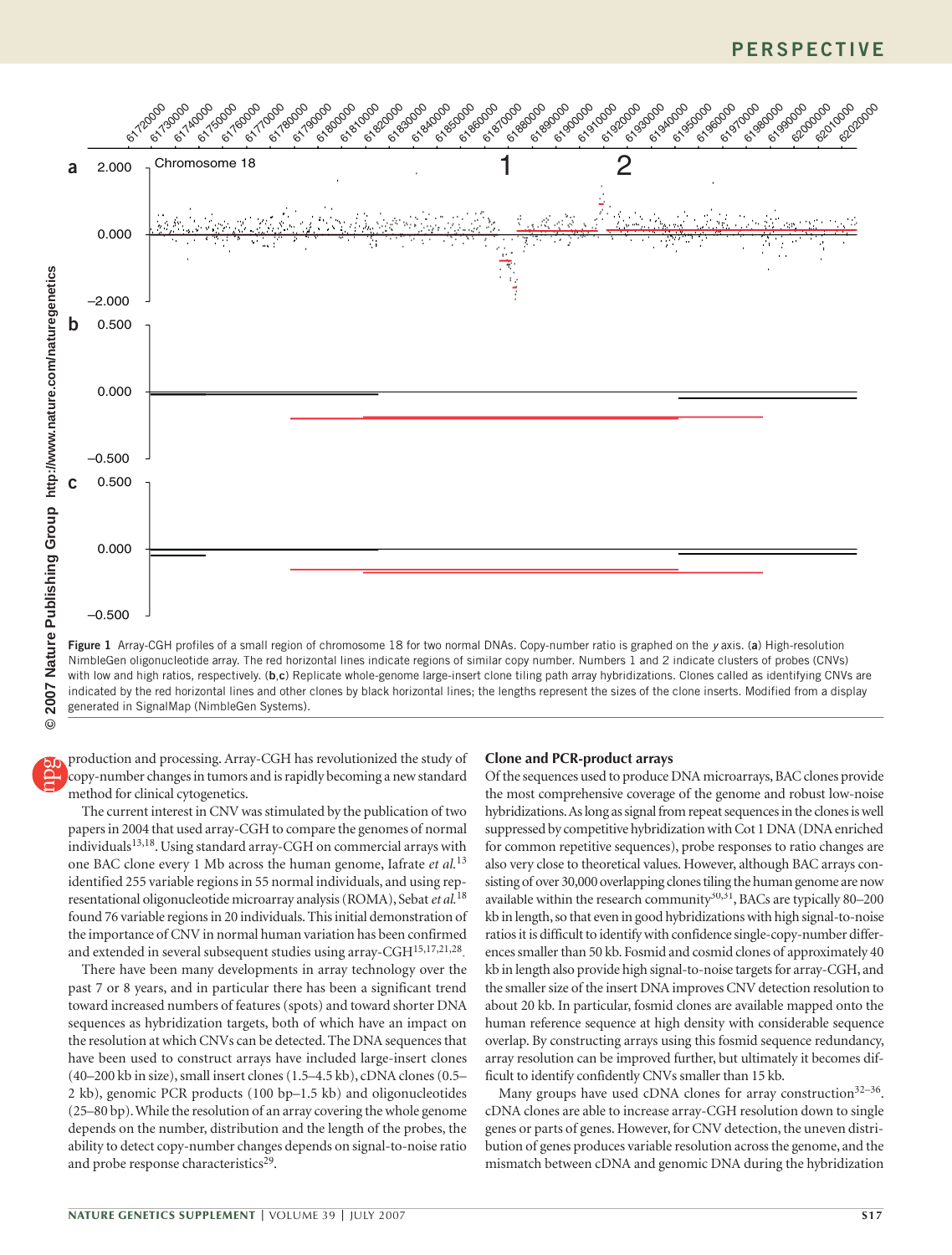### **PERSPECTIVE**

reduces signal and probe response to ratio changes. Higher resolution and more complete coverage can be achieved with genomic PCR products, but signal-to-noise ratios can be poor and costs of probe generation, particularly for genome-wide arrays, can be high<sup>37,38</sup>. A major limitation for clone and PCR-product arrays is that they are generally constructed using mechanical spotting of DNA solutions onto glass microscope slides. Unfortunately, it is difficult to spot more than 60,000 DNAs onto a glass slide using current spotting devices, and so this limits the resolution of a single array covering the complete genome. It should also be noted that probes containing segmental duplications or lowcopy-number repeats should be analyzed with care, as these probes will show, with a reduced response, copy-number changes that have occurred at any (and all) of the locations having homology.

#### **Oligonucleotide arrays**

Oligonucleotides provide the highest potential resolution for array-CGH, and early arrays were constructed by mechanically spotting previously synthesized oligonucleotides<sup>39</sup>. As is true for clone-based arrays, a maximum of approximately 60,000 oligonucleotides can be spotted, typically onto glass microscope slides, so the coverage of such arrays is restricted to one probe every 50 kb. More recently, commercial oligonucleotide arrays in which the oligonucleotides are synthesized directly onto the glass slide have become widely available. Agilent and OGT use ink-jet technology to apply the reagents necessary for oligonucleotide synthesis on a spot-by-spot basis. At present this technology can achieve 244,000 oligonucleotides per array. NimbleGen, however, uses a programmable mirror array to generate a software-defined digital mask for oligonucleotide synthesis by photolithography. This technology currently achieves 385,000 oligonucleotides per array, but during 2007, arrays (HD2) comprising 2.1 million and potentially 4.2 million oligonucleotides will be available. A disadvantage of oligonucleotide arrays, however, is the poor signal-to-noise ratio of hybridizations leading to considerable variation in reported CGH ratio. Typically, the s.d. of log<sub>2</sub> ratios in an oligonucleotide array is on the order of 0.25, whereas the s.d. for a BAC clone–based array is typically 0.05. Furthermore, probe responses to ratio changes tend to be suppressed. Because of these limitations, data from several oligonucleotides need to be averaged to reduce measurement variance to acceptable limits, reducing the overall resolution of the array.

To improve the signal-to-noise ratio, some groups have used a method to reduce the complexity of the genomic DNA used for hybridization. This method is called representational oligonucleotide microarray analysis (ROMA)<sup>40</sup>. With ROMA, the genomic DNA is digested using a restriction enzyme and the fragments ligated to adapters and then amplified using universal primers. During the PCR amplification only the smaller restriction fragments (up to about 1.2 kb in size) become amplified, reducing the complexity (and the representation) of the DNA. This is then hybridized to an oligonucleotide array consisting of probes that have been selected to match the reduced set of amplified restriction fragments. However, signal-to-noise ratios still remain well below those of BAC arrays, and typically at least three probes are averaged to reduce data variance. And ROMA technology does present further potential problems for CNV detection. First, the complexity reduction may lead to differential representation of parts of the genome, which may be interpreted erroneously as copy number changes, Second, different individuals will have different restriction digestion patterns, and it is possible that some individual probe ratios may be related to restriction fragment size differences rather than to true copy-number changes.

A further consideration for oligonucleotide arrays is the design of the sequences themselves. Little useful data can be generated by array-CGH from highly repetitive regions of the genome, and so it is common

practice to consider only the repeat-masked fraction (approximately 55%) of the human genome for sequence design. As is true for clone and PCR product arrays, data from low-copy-number repeats and segmental duplications can be difficult to interpret, as the genomic location of detected copy-number changes could be the result of copynumber changes at any combination of the shared sequence locations. However, low-copy-number repeats and segmental duplications are associated with CNVs, and it is important that array designs interrogate these regions of the genome. In designs we have specified for custom NimbleGen arrays, we allow oligonucleotides ranging in size from 45 to 75 bp to have up to five short matches elsewhere in the genome, enabling such arrays to assay, at least to some extent, these regions of the genome. Precise determination of which sequence location(s) are variable in these cases requires further, more detailed investigation using other molecular techniques.

Because the design of oligonucleotides can be specified, it is possible to achieve almost nucleotide-level resolution in array-CGH on oligonucleotide arrays by synthesizing overlapping oligonucleotides with as little as a single base-pair shift across the sequence of interest. Clearly, covering the whole repeat-masked genome at this resolution would require more than 2 billion probes and would be prohibitively expensive, but for custom interrogation of specific regions of the genome this approach can be particularly useful. Indeed, we have been able to map chromosome translocation breakpoints to within 4 bp using this approach $41$ .

#### **Genotyping arrays**

SNPs have received considerable attention as a source of human variation and are particularly amenable to high-throughput genotyping and disease association studies. A particularly important study was the HapMap project (http://www.hapmap.org/), which catalogued SNPs in four of the major ethnic human populations $42$ . Disease association studies are now being extended to large case-control studies such as the Wellcome Trust Case Control Consortium (involving 19,000 samples), which is investigating SNP association in tuberculosis, coronary heart disease, type 1 diabetes, type 2 diabetes, rheumatoid arthritis, Crohn's disease and ulcerative colitis, bipolar disorder, and hypertension (http:// www.wtccc.org.uk/). Such studies have been made possible largely by the development of high-throughput array technologies for SNP genotyping from commercial companies such as Affymetrix and Illumina. Although they were originally developed simply for determining the base(s) present at SNPs, these arrays are increasingly being mined for intensity information that can be used to determine genomic copy number. With the Affymetrix SNP chips, 20 matched and mismatched probe pairs 25 bases long are designed to each SNP allele. Hybridizations are not performed using cohybridization of two DNA as in array-CGH, but by hybridization of a single DNA. To improve the signal-to-noise ratio, the DNA is first digested with a restriction enzyme and ligated with adapters and then the smaller fragments amplified using universal primers to reduce the complexity of the hybridization. As with ROMA, the reduced complexity of the hybridization brings with it the possibility of amplification bias of different regions of the genome and detection of changes reflecting differences in restriction digestion patterns between individuals rather than in true copy number. For CNV detection, the signal intensities of the match and mismatch probes are compared with values from another individual (or group of individuals) and the relative copy number per locus is determined. Highly standardized slide handling and processing procedures and precision in array fabrication help to reduce the variance of ratios calculated from independent hybridizations. Further noise reductions can be achieved by taking length and GC content of the probes into account<sup>43</sup>, and various algorithms for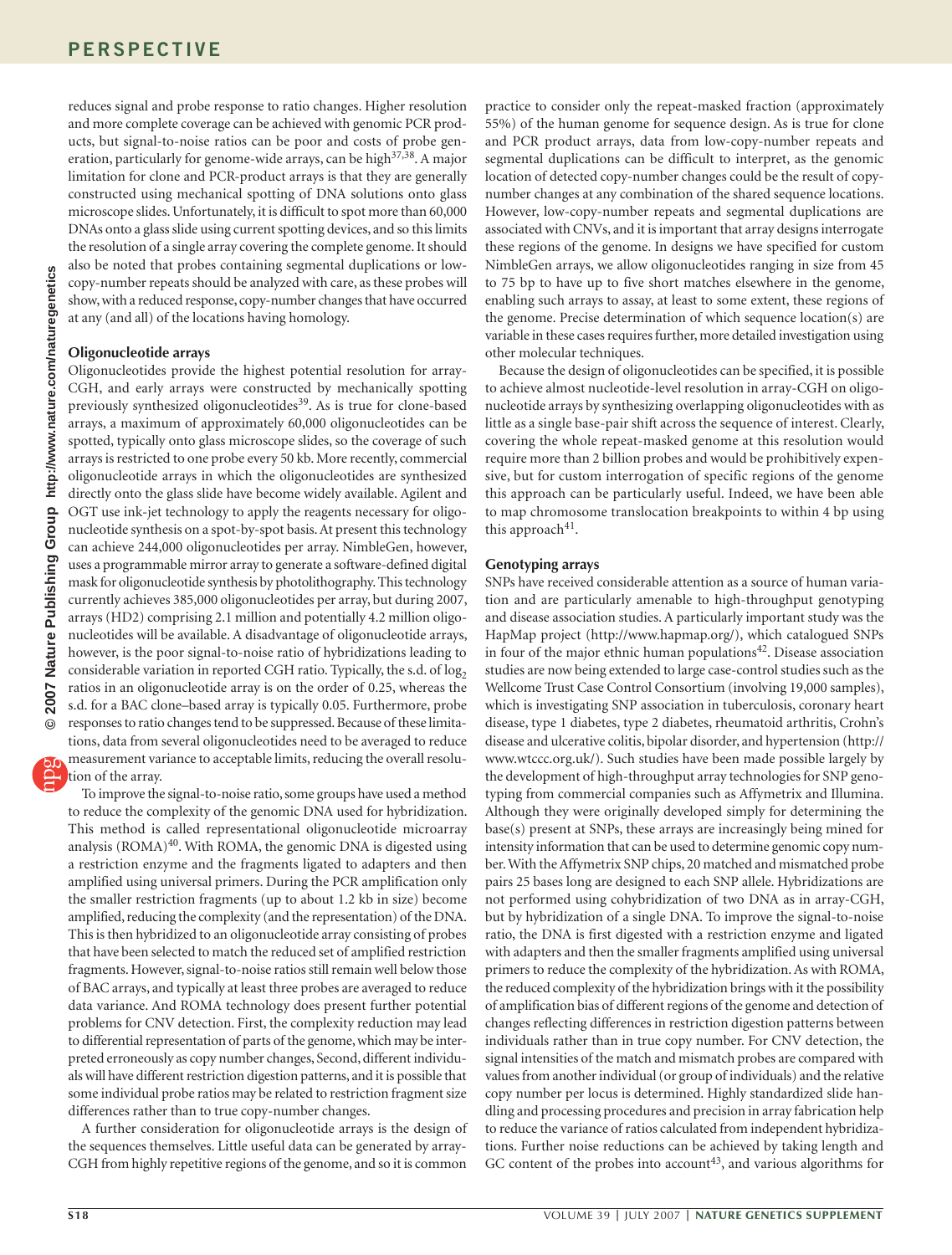copy-number detection have been developed to aid CNV detection, for example that in Komura et al.<sup>44</sup>. Again, for robust detection, significant ratio shifts in several sequential probes are required. For the current Affymetrix GeneChip 500k, SNPs have a median spacing of 2.5 kb. However, the probes are not uniformly distributed across the genome and are particularly sparse in regions of segmental duplication and complex CNV that create problems for the design of robust genotyping SNP assays in these regions. As a result, the resolution of the array is variable across the genome and CNV detection has a lower limit of 10–40 kb. To overcome this limitation, Affymetrix and Illumina are proposing to include additional nonpolymorphic probes on their nextgeneration arrays. As an example, the Affymetrix Genome-Wide Human SNP Array 5.0 will contain approximately 500,000 genome-wide SNPs and an additional 500,000 nonpolymorphic probes that can be used to assess chromosomal copy-number change in areas of the genome not covered well by SNPs.

Illumina has developed an alternative platform using 50-bp oligonucleotides attached to indexed beads randomly deposited onto glass slides. Their current highest-resolution array has 650,000 different oligonucleotides with a median SNP spacing of 2 kb. On this platform, after whole genome amplification, the test DNA is hybridized to the slide; this is followed by primer extension and immunohistochemical fluorescence detection. This technology is also now being used for the identification of CNVs. As this is a SNP-based platform, the same constraints with regard to probe distribution apply, although the incorporation of nonpolymorphic probes on the bead arrays will similarly overcome this problem.

#### **CNVs from SNP genotyping errors**

CNVs, and in particular deletions, can also be identified directly from genotyping determinations in a variety of ways. Using parent-offspring trios from the phase 1 HapMap Project genotyping calls, Conrad *et al.*45 used apparent errors in Mendelian inheritance to identify 586 potential deletions ranging in size from 300 bp to 1.2 kb. Using the same data, McCarroll *et al.*46 identified clusters of SNPs that were not in Hardy-Weinberg equilibrium, or that showed other evidence of genotyping errors, to discover 541 potential deletions ranging in size from 1 to 745 kb. However, these approaches are only capable of identifying deletions and are subject to the same limitations of SNP distribution as discussed above and so should be considered as a useful additional method to identify CNVs from genotyping data rather than a direct discovery tool.

#### **Calling CNVs**

A major concern for the detection of CNVs using array technology is how a putative CNV is defined. There is a plethora of different methods being used to call significant changes in relative ratio changes from arrays. These vary from simple defined thresholds to complex statistical modeling. For example, the use of threshold values is discussed in Vermeesch *et al.*47, and a more complex multithreshold approach has been adopted by Fiegler *et al.*30. Examples of widely implemented segmentation algorithms used for calling copy number changes are SW-Array<sup>48</sup> and circular binary segmentation<sup>49</sup>. However, a discussion of the pros and cons of all of the methods used so far is of little utility, as rarely have different approaches been compared on the same datasets, and different platforms introduce their own specific problems to data analysis. It is inevitable that in any hybridization, measurement variance will lead to false positive and false negative results however the data are analyzed. It is particularly important that these two rates are assessed in studies using array-CGH or SNP arrays for CNV detection, as high false positive rates will lead to the databases becoming populated with regions incorrectly called as CNVs. Indeed, many of the regions in the databases today identified as CNVs will prove to be false discoveries, particularly where loci have not been validated independently or are not replicated between studies. Interestingly, we have identified reproducible local small variations in reported ratios that in regions of equal copy number in the two genomes compared can be identified as 'waves' of increasing or decreasing ratios. These waves, which we have observed in copy-number data from several array platforms (including BAC, Affymetrix and NimbleGen arrays), not only affect the setting of calling thresholds or algorithms by their contribution to the overall variance of the data, but also contribute to false positives where the peaks of the waves may pass a calling threshold or condition. However, as the waves in the data are largely reproducible and indeed seem to be correlated in some way with genomic GC content, it is possible to normalize datasets to remove the majority of this effect and so improve the accuracy and sensitivity of CNV calling (J.C. Marioni *et al.*, University of Cambridge, unpublished data). Nevertheless, what is urgently required is a 'gold standard' for platform performance testing. In our recent studies, we have selected two DNA samples generally available from Coriell Cell Depositories from which we have validated independently the CNV status of several hundred regions to allow the estimation of false positive and false negative rates for the two microarray platforms that we have used<sup>17,30</sup>. To test array performance, we now run as routine these same DNAs on any new array design or platform we use. The DNAs we chose were NA15510, the source of the fosmid library used to confirm genome assembly during the finishing of the human genome, which was analyzed for structural variants against the human genome by Tuzun *et al.*20; and NA10851, a well characterized trio-offspring DNA from the HapMap collection of DNAs<sup>45,46</sup>. We will continue to release increasingly higher resolution CNV data from these two DNAs from our ongoing studies. Elsewhere in this issue<sup>50</sup>, we recommend that at least one of these DNAs be included for comparison as a standard control sample in all studies.

#### **How important is resolution?**

Current array-CGH methods for identifying CNVs typically assay the genome in the 40-kb to several megabase range. However, specifically for deletions, CNVs as small as a few kilobases can be detected from genotyping data by identifying errors in Mendelian inheritance. Conrad *et al.*45 modeled the size distribution of deletions in their study of the 30 trios of Americans of European ancestry (the CEU cohort; http:// www.hapmap.org) and 30 Yoruban trios in the HapMap phase 1 study using observed data with size-related detection-power estimates. They concluded that the frequency of deletions in the genome increased with decreasing size (down to their smallest class interval of 5 kb), implying that deletions smaller than this may be even more numerous. It is therefore an important challenge to develop array-based CNV assays which access copy number changes in this smaller size range. For these reasons, it is clear that large-insert clone arrays will no longer be optimal for CNV discovery and that the higher-density oligonucleotide or SNP arrays offer the most likely platforms for development in the near future. This is illustrated in **Figure 1,** which shows a CNV region detected by array-CGH to a whole genome tiling-path large-insert clone array and to a custom high-resolution NimbleGen array. The CNV is detected on the BAC array within the overlap of two BACs by a small but significant ratio drop. In contrast, two CNVs in the BAC overlap region can be seen using the NimbleGen array. CNV 1 has a complex structure involving different levels of loss of a 40-kb region, while CNV 2 is a small gain of approximately 10 kb. On the BAC array, the ratio of these two CNVs is averaged, masking the complexity of the region and resulting in the reported small copy number loss.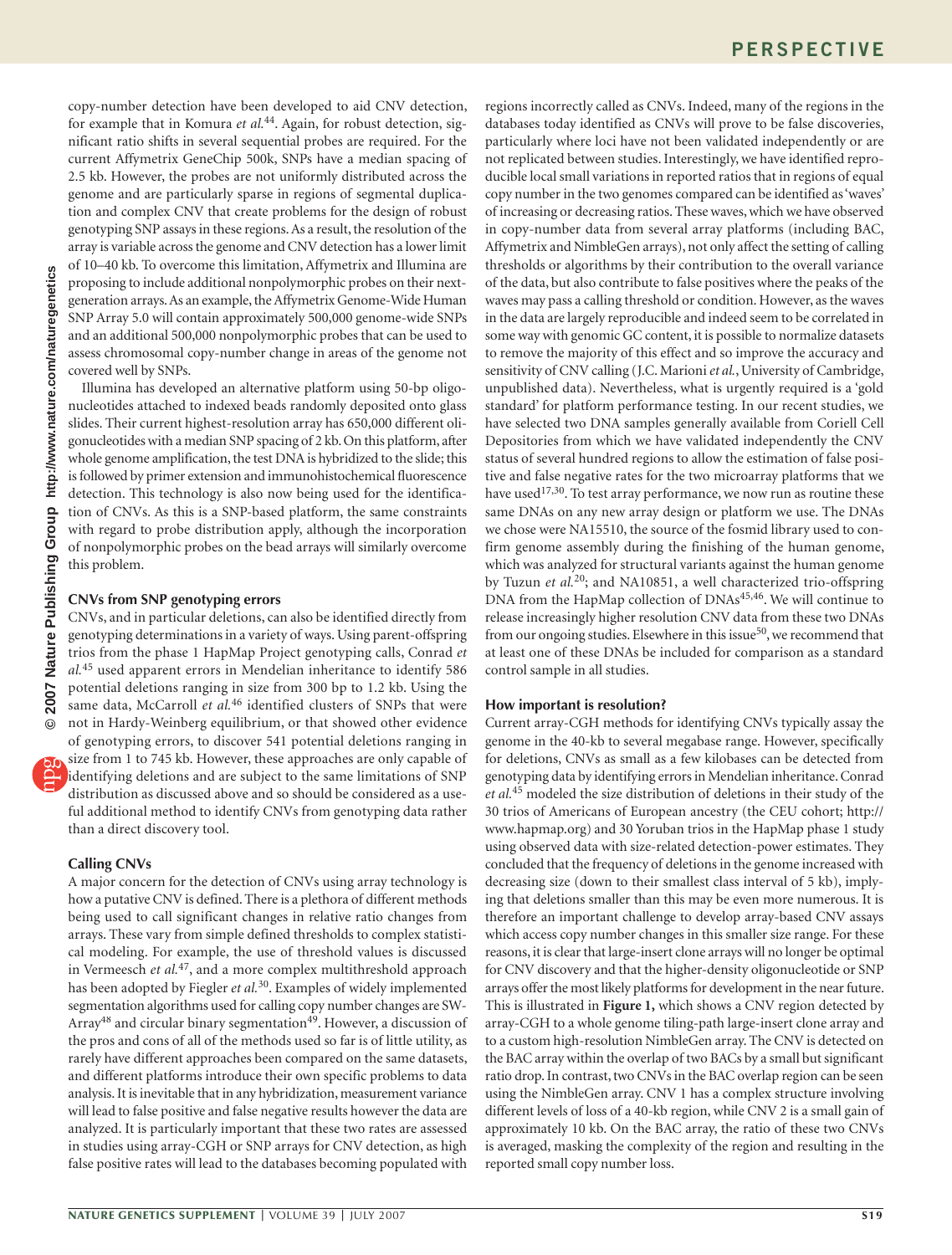#### **CNV discovery**

CNV discovery requires screening of the whole genome for copy-number changes. In practical terms, the resolution required for the next few years in CNV discovery needs to include CNVs larger than those detected by sequence analysis and smaller than those now assayed by array technology (that is, between 500 bp and 40 kb). So far, the highest density oligonucleotide array is the HD2 array from NimbleGen, comprising over 2 million probes. Assuming that five probes need to be averaged to produce acceptable quality data, the effective resolution of this array to the repeat-masked fraction of the genome will be approximately 5 kb (that is, one probe every 1 kb). Thus, at least an order of magnitude increase in probe density will be required for a resolution of 500 bp using a single array. Alternatively, this higher resolution can be achieved by using ten arrays to cover the genome, albeit at a ten-fold increase in cost.

Array design parameters for CNV association are different from those for CNV discovery. For association studies, probes need only be developed to assay known CNVs, so the whole genome need not be covered. Furthermore, it may also be sufficient for most studies simply to detect the presence of the CNV and its copy number using a minimal number of probes, sacrificing information about CNV breakpoints. Thus an array design using oligonucleotides might require only ten probes per CNV, so that for the study of several thousand CNVs the number of probes required could easily be accommodated using current array technologies. Multisample arrays are particularly cost-effective for this purpose. Agilent currently produces a slide comprising four subarrays of 44,000 probes, and NimbleGen similarly divides their 385,000-probe format in four to provide approximately 75,000 probes per subarray. Even further economies of scale will be achieved using NimbleGen's HD2 platform, allowing the assay of thousands of CNVs on up to 12 samples per slide. These multiplex approaches substantially reduce array costs and, owing to the smaller areas being hybridized, also reduce labeling costs to some extent. Although it is inevitable that there will be a degree of platform convergence, particularly with the rapid development

of SNP genotyping platforms containing nonpolymorphic probes, cost will remain a major driver of platform choice, particularly where specific CNVs are being studied.

#### **CNV detection now and in the future**

Array technology is clearly not the only technology that can be used to identify CNVs and associate them with disease. Methods such as quantitative PCR, multiplex amplifiable probe hybridization (MAPH), multiplex ligation-dependent probe amplification (MLPA) and dynamic allele-specific hybridization (DASH) all are capable of assaying CNVs, albeit with restricted throughput and scale. For association studies with CNVs, mass spectrometry holds some promises for population screening. Sequencing approaches, such as the mapping of fosmid ends onto the reference sequence, are particularly powerful at identifying, besides copy number changes, structural rearrangements such as inversions and translocations. Unfortunately, using current capillary-based technology, the cost of sequencing the fosmid library ends per sample remains very high (in the order of \$1 million). However, the new generation of sequencing technologies, such as those produced by 454 Life Sciences, Solexa and ABI, are predicted to reduce substantially this cost in the future. New assay methods for paired end reads will need to be developed to allow this technology to identify larger structural rearrangements. Ultimately, all forms of genomic variation will be accessible by personalized sequencing, and new technologies such as microelectrophoretic and nanopore sequencing seem very promising in this regard<sup>51,52</sup>.

Nevertheless, it is most probable that most CNV discovery and studies of phenotype association over the next few years will be achieved using DNA microarray technology of continually increasing resolution and cost effectiveness.

#### **ACKNOWLEDGMENTS**

I would like to thank H. Fiegler, R. Redon and M. Hurles for critical reading of the manuscript. N.P.C. is supported by the Wellcome Trust.

#### **COMPETING INTERESTS STATEMENT**

The author declares no competing financial interests.

Published online at http://www.nature.com/naturegenetics

Reprints and permissions information is available online at http://npg.nature.com/ reprintsandpermissions/

- 1. Jacobs, P.A., Baikie, A.G., Court Brown, W.M. & Strong, J.A. The somatic chromosomes in mongolism. Lancet **1**, 710 (1959).
- 2. Kunze, J. Neurological disorders in patients with chromosomal anomalies. Neuropediatrics **11**, 203–249 (1980).
- 3. Lejeune, J., Lafourcade, J., Berger, R. & Rethore, M.A. [The crying cat syndrome and its reciprocal] [in French] Ann. Genet. **8**, 11–15 (1965).
- 4. Sedano, H.O., Look, R.A., Carter, C. & Cohen, M.M. Jr. B group short-arm deletion syndrome. Birth Defects Orig. Artic. Ser. **7**, 89–97 (1971).
- 5. Morton, C.C., Corey, L.A., Nance, W.E. & Brown, J.A. Quinacrine mustard and nucleolar organizer region heteromorphisms in twins. Acta Genet. Med. Gemellol. (Roma) **30**, 39–49 (1981).
- 6. Verma, R.S., Dosik, H. & Lubs, H.A. Size variation polymorphisms of the short arm of human acrocentric chromosomes determined by R-banding by fluorescence using acridine orange (RFA). Hum. Genet. **38**, 231–234 (1977).
- 7. Edwards, A., Civitello, A., Hammond, H.A. & Caskey, C.T. DNA typing and genetic mapping with trimeric and tetrameric tandem repeats. Am. J. Hum. Genet. **49**, 746–756 (1991).
- 8. Kwok, P.Y., Deng, Q., Zakeri, H., Taylor, S.L. & Nickerson, D.A. Increasing the information content of STS-based genome maps: identifying polymorphisms in mapped STSs. Genomics **31**, 123–126 (1996).
- 9. Mir, K.U. & Southern, E.M. Sequence variation in genes and genomic DNA: methods for large-scale analysis. Annu. Rev. Genomics Hum. Genet. **1**, 329–360 (2000).
- 10. Taillon-Miller, P., Gu, Z., Li, Q., Hillier, L. & Kwok, P.Y. Overlapping genomic sequences: a treasure trove of single-nucleotide polymorphisms. Genome Res. **8**, 748–754 (1998).
- 11. Wang, D.G. et al. Large-scale identification, mapping, and genotyping of single-nucleotide polymorphisms in the human genome. Science **280**, 1077–1082 (1998).
- 12. Freeman, J.L. et al. Copy number variation: new insights in genome diversity. Genome Res. **16**, 949–961 (2006).
- 13. Iafrate, A.J. et al. Detection of large-scale variation in the human genome. Nat. Genet. **36**, 949–951 (2004).
- 14. Khaja, R. et al. Genome assembly comparison identifies structural variants in the human genome. Nat. Genet. **38**, 1413–1418 (2006).
- 15. Locke, D.P. et al. Linkage disequilibrium and heritability of copy-number polymorphisms within duplicated regions of the human genome. Am. J. Hum. Genet. **79**, 275–290 (2006).
- 16. Perry, G.H. et al. Hotspots for copy number variation in chimpanzees and humans. Proc. Natl. Acad. Sci. USA **103**, 8006–8011 (2006).
- 17. Redon, R. et al. Global variation in copy number in the human genome. Nature **444**, 444–454 (2006).
- 18. Sebat, J. et al. Large-scale copy number polymorphism in the human genome. Science **305**, 525–528 (2004).
- 19. Sharp, A.J., Cheng, Z. & Eichler, E.E. Structural variation of the human genome. Annu. Rev. Genomics Hum. Genet. **7**, 407–442 (2006).
- 20. Tuzun, E. et al. Fine-scale structural variation of the human genome. Nat. Genet. **37**, 727–732 (2005).
- 21. Wong, K.K. et al. A comprehensive analysis of common copy-number variations in the human genome. Am. J. Hum. Genet. **80**, 91–104 (2007).
- 22. Kallioniemi, O.P. et al. Comparative genomic hybridization: a rapid new method for detecting and mapping DNA amplification in tumors. Semin. Cancer Biol. **4**, 41–46 (1993).
- 23. Kallioniemi, A., Visakorpi, T., Karhu, R., Pinkel, D. & Kallioniemi, O.P. Gene copy number analysis by fluorescence in situ hybridization and comparative genomic hybridization. Methods **9**, 113–121 (1996).
- 24. Bentley, D.R. et al. The physical maps for sequencing human chromosomes 1, 6, 9, 10, 13, 20 and X. Nature **409**, 942–943 (2001).
- 25. Cheung, V.G. et al. Integration of cytogenetic landmarks into the draft sequence of the human genome. Nature **409**, 953–958 (2001).
- 26. Solinas-Toldo, S. et al. Matrix-based comparative genomic hybridization: biochips to screen for genomic imbalances. Genes Chromosom. Cancer **20**, 399–407 (1997).
- 27. Pinkel, D. et al. High resolution analysis of DNA copy number variation using comparative genomic hybridization to microarrays. Nat. Genet. **20**, 207–211 (1998).
- 28. Sharp, A.J. et al. Segmental duplications and copy-number variation in the human genome. Am. J. Hum. Genet. **77**, 78–88 (2005).